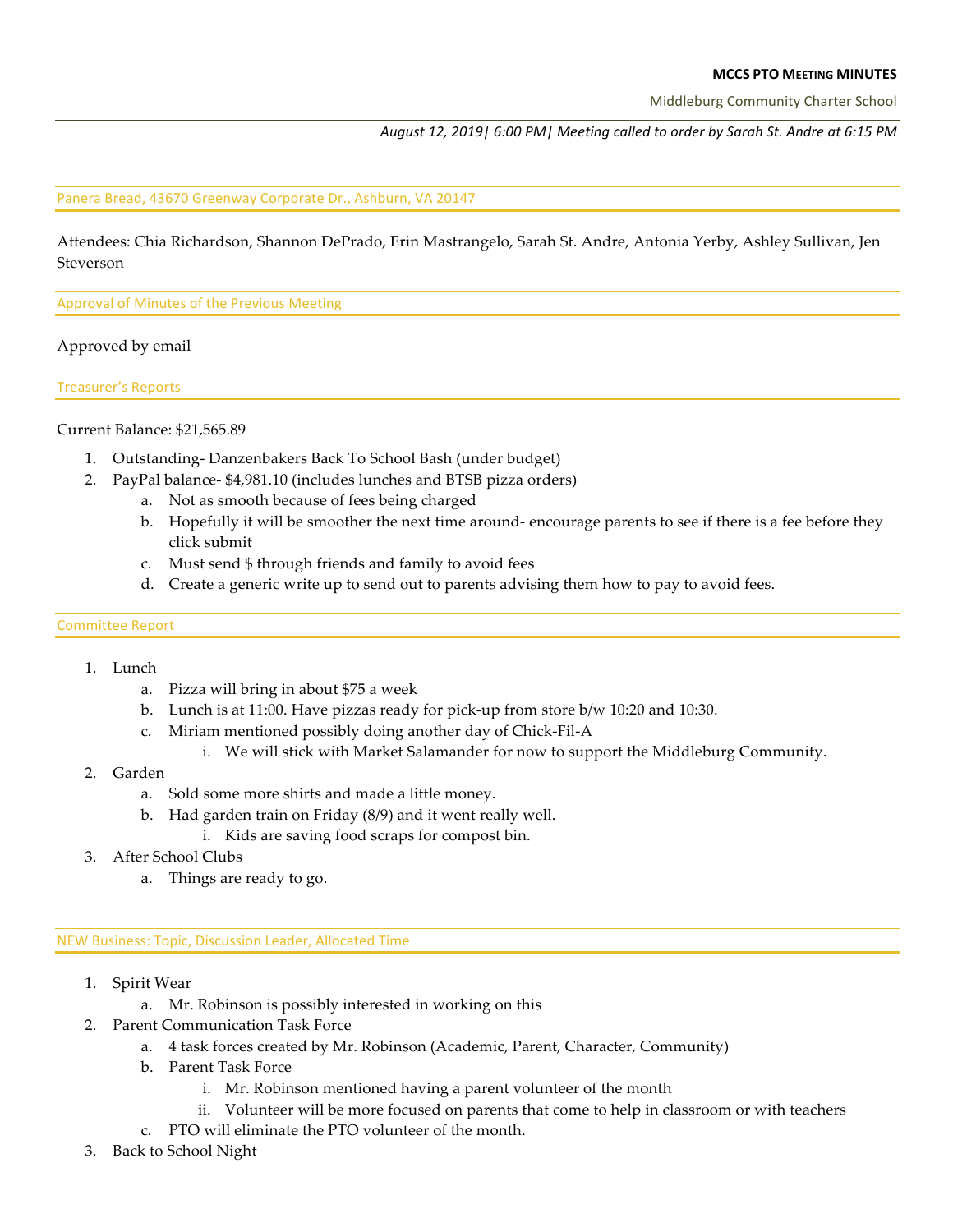- a. No date yet, but will probably occur late August/ Early September
- b. Parents want to know what is going on in the classroom and what the teachers expectations are for students at home and in the classroom.
- c. Have teachers explain the MCCS acronyms to parents.
- 4. Outdoor Classroom
	- a. Items wanted/discussed for outdoor classroom
		- i. Benches by the blacktop, outdoor storage, solar lights (?), nice decorations
- 5. Parking Space Funds
	- a. Ask teachers if there are things the school needs
	- b. Leave some of the \$ in the account
		- i. Ashley is requesting some funds to paint the USA map on the blacktop
- 6. Field Trips
	- a. Escobar put in a request for Quarter 1
	- b. Discussion on if we want the total to be \$750 per quarter or make it \$500 and then \$250 to help with transportation if they need it
		- i. Decided on going with \$750 total per quarter per grade level
			- 1. That amount includes transportation
			- 2. No extra above that to help with transportation
	- c. Field trip \$ can roll over from quarter to quarter, but not year to year
		- i. Teachers can't use funds for quarter 3 in quarter 2, because the money for quarter 3 comes in from BWS.
- 7. BWS
	- a. Things are happening!
	- b. Parents volunteered to run the cookie room and to help with finding sponsorships.
	- c. We will not use a trailer this year for the parade, but will have the students walk for the parade.
- 8. PTO Meeting Schedule for 2019-2020
	- a. September 20th
	- b. October 25th
	- c. November 15th
	- d. December 20th
	- e. January 31st
	- f. February 21st
	- g. March 13th
	- h. April 24th
	- i. May 8th

# **Action Items**

- v Chia
	- $\triangleright$  Generate a generic write up for parents about submitting PayPal payments
- v Ashley
	- $\triangleright$  Ask teachers what furniture they would like to have for outdoor classroom
	- $\triangleright$  Ask teachers for a Wish List of items they would like for their classroom
	- $\triangleright$  Ask a teacher for volunteers, or have Safety Patrol students, water flower pots at the front of the school each morning.
- $\div$  Erin
	- $\triangleright$  Talk with Mr. Robinson about PTO procedures (field trips, Stipend requests, etc.)
- v Jen
	- $\triangleright$  Get in contact with Olivia to set up the pool party contract